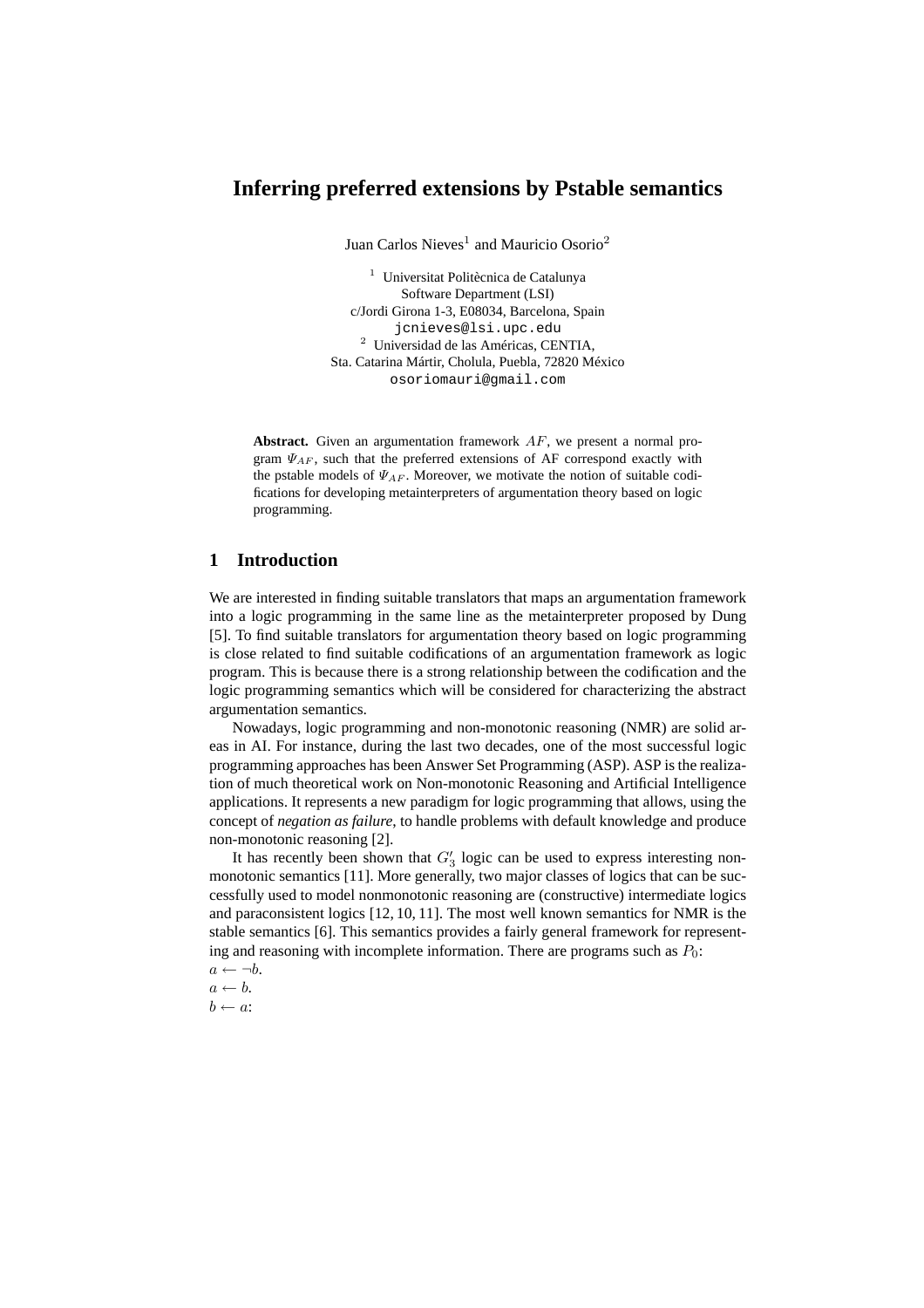that do not have stable models. However each atom in  $\{a, b\}$  is a classical consequence of  $P_0$  and hence this could be considered as an intended model of our program. This is not exactly a problem of the stable semantics but sometimes we have applications where we need a behavior closer to classical logic such as in the theory of argumentation (as we will soon see). The pstable semantics provides a solution to this situation. This semantics is originally constructed based on paraconsistent logics but a remarkable result is that it can expressed using only classical logic. Our paper follows this alternative simpler presentation.

In this paper we show how to model an abstract argumentation framework  $AF$  in terms of NMR. We show in particular the following interesting result. Given an argumentation framework  $AF$ , we present a normal program  $\Psi_{AF}$ , such that the preferred extensions of AF correspond exactly with the pstable models of  $\Psi_{AF}$ . Moreover, we motivate the notion of suitable codifications for developing metainterpreters of argumentation theory based on logic programming.

The rest of the paper is divided as follows: In §2, it is presented some basic definitions of logic programming and pstable semantics. §3 presents the notion of suitable codifications that is the motivation of our work. §4 presents our results. In §5 we present an alternative argumentation semantics to deal with some problems reported about the preferred argumentation semantics. We only present some interesting examples. Finally in the last section, we present our conclusions.

## **2 Background**

In this section, we define some basic concepts of logic programming and Pstable models. We assume familiarity with basic concepts in classic logic and in semantics of logic programs *e.g.,* interpretation, model, *etc*. A good introductory treatment of these concepts can be found in [2, 7].

#### **2.1 Logic programs: Syntax**

A signature  $\mathcal L$  is a finite set of elements that we call atoms. A literal is an atom,  $a$ , or the negation of an atom  $\neg a$ . Given a set of atoms  $\{a_1, \ldots, a_n\}$ , we write  $\neg \{a_1, \ldots, a_n\}$ to denote the set of literals  $\{\neg a_1, \ldots, \neg a_n\}$ . A normal clause is of the form:  $a_0 \leftarrow$  $a_1, \ldots, a_j, \neg a_{j+1}, \ldots, \neg a_n$ , where  $a_i$  is an atom,  $0 \le i \le n$ . When  $n = 0$  the normal clause is an abbreviation of the fact  $a_0$ . A normal program is a finite set of normal clauses. Sometimes, we denote a clause C by  $a \leftarrow \mathcal{B}^+, \neg \mathcal{B}^-,$  where  $\mathcal{B}^+$  contains all the positive body literals and  $\mathcal{B}^-$  contains all the negative body literals. We also use *body*(*C*) to denote  $B^+$ ,  $\neg B^-$ . When  $B^-$  =  $\emptyset$ , the clause *C* is called definite clause. A definite program is a finite set of definite clauses. We denote by  $\mathcal{L}_P$  the signature of P, i.e. the set of atoms that occurs in P. Given a signature  $\mathcal{L}$ , we write  $Prog_{\mathcal{L}}$  to denote the set of all the programs defined over  $\mathcal{L}$ .

#### **2.2 NMR: the Pstable and stable semantics**

First to definite pstable semantics (introduced in [11]), we define some basic concepts. Logical inference in classic logic is denoted by  $\vdash$ . Given a set of proposition symbols S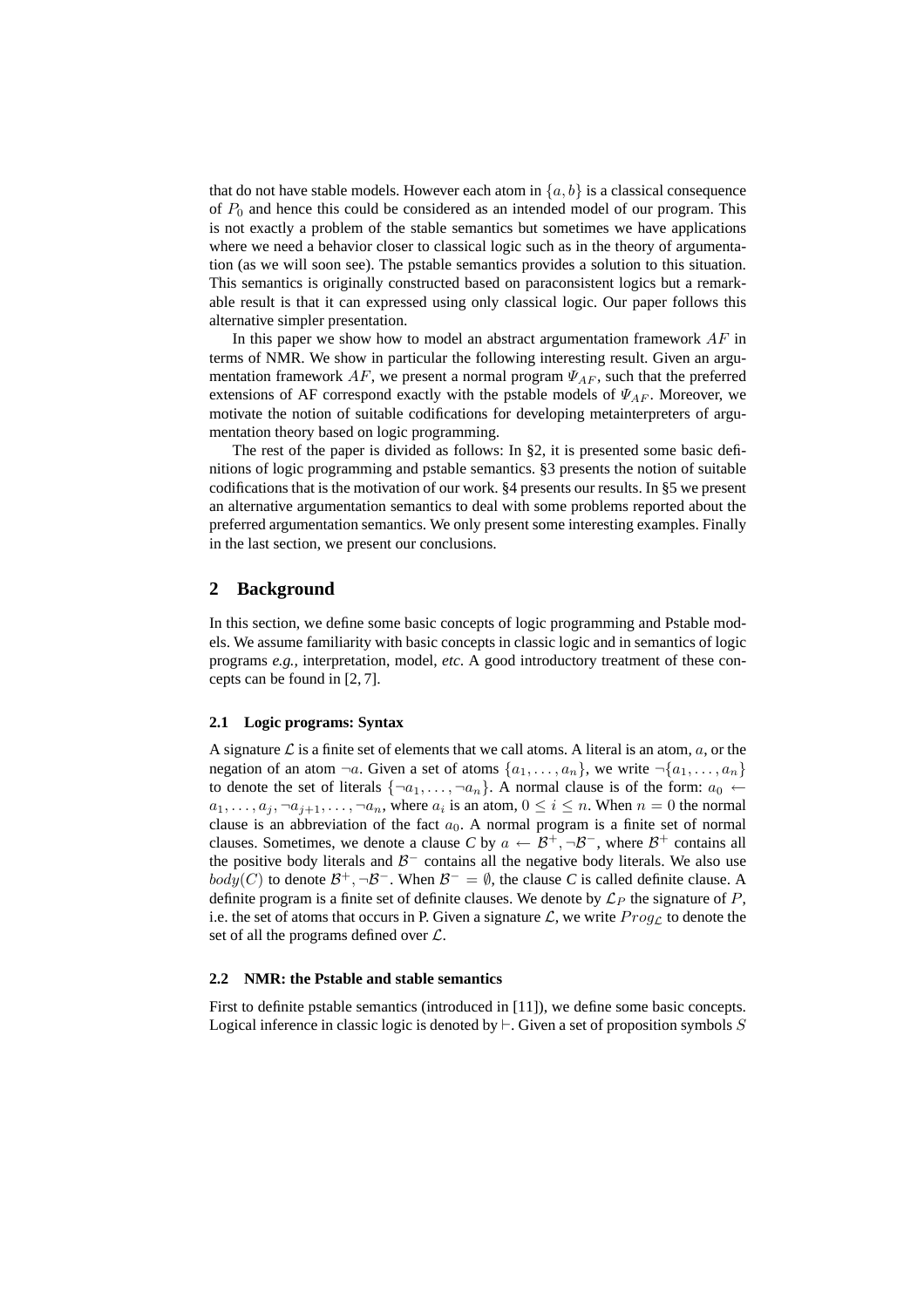and a theory (a set of well-formed formulae)  $\Gamma$ , if  $\Gamma \vdash S$  if and only if  $\forall s \in S \Gamma \vdash s$ . When we treat a logic program as a theory, each negative literal  $\neg a$  is is regarded as the standard negation operator in classic logic. Given a normal program P, if  $M \subseteq \mathcal{L}_P$ , we write  $P \Vdash M$  when:  $P \vdash M$  and M is a classical 2-valued model of P (*i.e.* atoms in M are set to true, and atoms not in M to false; the set of atoms is a classical model of  $P$  if the induced interpretation evaluates  $P$  to true).

The Pstable semantics is defined in terms of a single reduction which is defined as follows:

**Definition 1.** *[11] Let* P *be a normal program and M a set of literals. We define*

 $RED(P, M) := \{l \leftarrow \mathcal{B}^+, \neg(\mathcal{B}^- \cap M) | l \leftarrow \mathcal{B}^+, \neg\mathcal{B}^- \in P\}$ 

Let us consider the set of atoms  $M_1 := \{a, b\}$  and the following normal program  $P_1$ :

 $a \leftarrow \neg b, \neg c.$  $a \leftarrow b$ .  $b \leftarrow a$ .

We can see that  $RED(P, M)$  is:

 $a \leftarrow \neg b$ .  $a \leftarrow b$ .  $b \leftarrow a$ .

By considering the reduction RED, it is defined the semantics *pstable* for normal programs.

**Definition 2.** *[11] Let* P *be a normal program and* M *a set of atoms. We say that* M *is a pstable model of*  $P$  *if*  $RED(P, M)$   $\Vdash M$ *. We use Pstable to denote the semantics operator of pstable models.*

Let us consider again  $M_1$  and  $P_1$  in order to illustrate the definition. We want to verify whether  $M_1$  is a pstable model of  $P_1$ . First, we can see that  $M_1$  is a model of  $P_1$ , *i.e.*  $\forall$   $C \in P_1$ ,  $M_1$  evaluates  $C$  to true. Now, we have to prove each atom of  $M_1$  from  $RED(P_1, M_1)$  by using classical inference, *i.e.*  $RED(P_1, M_1) \vdash M_1$ . Let us consider the proof of the atom a, which belongs to  $M_1$ , from  $RED(P_1, M_1)$ .

| 1. $(a \vee b) \rightarrow ((b \rightarrow a) \rightarrow a)$ Tautology |                               |
|-------------------------------------------------------------------------|-------------------------------|
| 2. $\neg b \rightarrow a$                                               | Premise from $RED(P_1, M_1)$  |
| 3. $a \vee b$                                                           | From 2 by logical equivalency |
| 4. $(b \rightarrow a) \rightarrow a)$                                   | From 1 and 3 by Modus Ponens  |
| 5. $b \rightarrow a$                                                    | Premise from $RED(P_1, M_1)$  |
| 6. $a$                                                                  | From 4 and 5 by Modus Ponens  |

Remember that the formula  $\neg b \rightarrow a$  corresponds to the normal clause  $a \leftarrow \neg b$  which belongs to the program  $RED(P_1, M_1)$ . The proof for the atom b, which also belongs to  $M_1$ , is similar. Then we can conclude that  $RED(P_1, M_1) \Vdash M_1$ . Hence,  $M_1$  is a *pstable model* of  $P_1$ .

The well known stable semantics (see [2]) is defined as follows. First, for any theory T, we write  $Pos(T)$  to denote the positive formulas of T.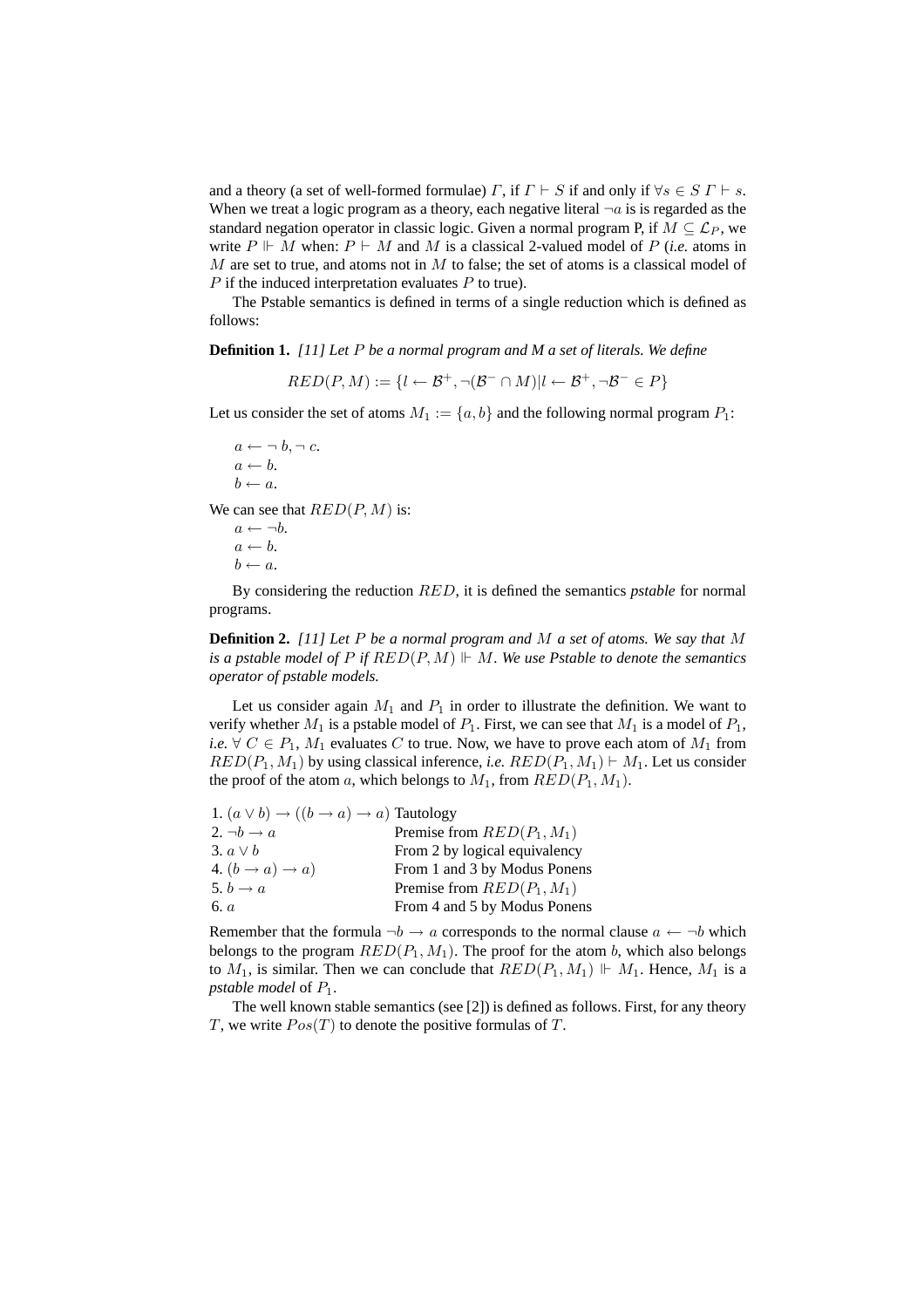**Definition 3.** *Let* P *be a normal program and* M *a set of atoms. Then* M *is a stable model of*  $P$  *if*  $M$  *is a minimal model of*  $Pos(RED(P, M))$ *.* 

#### **2.3 Argumentation theory**

Now, we define some basic concepts of Dung's argumentation approach. The first one is an argumentation framework. An argumentation framework captures the relationships between the arguments (All the definitions of this subsection were taken from the seminal paper [5]).

**Definition 4.** An argumentation framework is a pair  $AF := \langle AR, attacks \rangle$ , where AR *is a set of arguments, and attacks is a binary relation on* AR, i.e. attacks  $\subseteq AR \times AR$ .

 $a \longrightarrow b \longrightarrow c$ 

Fig. 1. A single argumentation framework

of arguments attacks b (or b is attacked by S) if b is attacked by an argument in S. For instance in Fig. 1. (a) ottacks b Any argumentation framework could be regarded as a directed graph. For instance, if  $AF := \langle \{a, b, c\}, \{(a, b), (b, c)\}\rangle$ , then AF is represented as in Fig. 1. We say that *a attacks b* (or *b* is attacked by *a*) if  $attacks(a, b)$  holds. Similarly, we say that a set S instance in Fig. 1,  $\{a\}$  attacks *b*.

**Definition 5.** *A set S of arguments is said to be conflict-free if there are no arguments A, B in S such that A attacks B.*

Dung defined his semantics based on the basic concept of *admissible sets*.

**Definition 6.** *(1)* An argument  $A \in AR$  is acceptable with respect to a set S of argu*ments if and only if for each argument*  $B \in AR$ *: If B attacks A then B is attacked by S. (2) A conflict-free set of arguments S is admissible if and only if each argument in S is acceptable w.r.t. S.*

For instance, the argumentation framework of Fig. 1 has two admissible sets:  $\{a\}$ and  $\{a, c\}$ . The (credulous) semantics of an argumentation framework is defined by the notion of preferred extensions.

**Definition 7.** *A preferred extension of an argumentation framework* AF *is a maximal (w.r.t. inclusion) admissible set of* AF*.*

The only preferred extension of the argumentation framework of Fig. 1 is  $\{a, c\}$ . The grounded semantics is defined in terms of a *characteristic function*.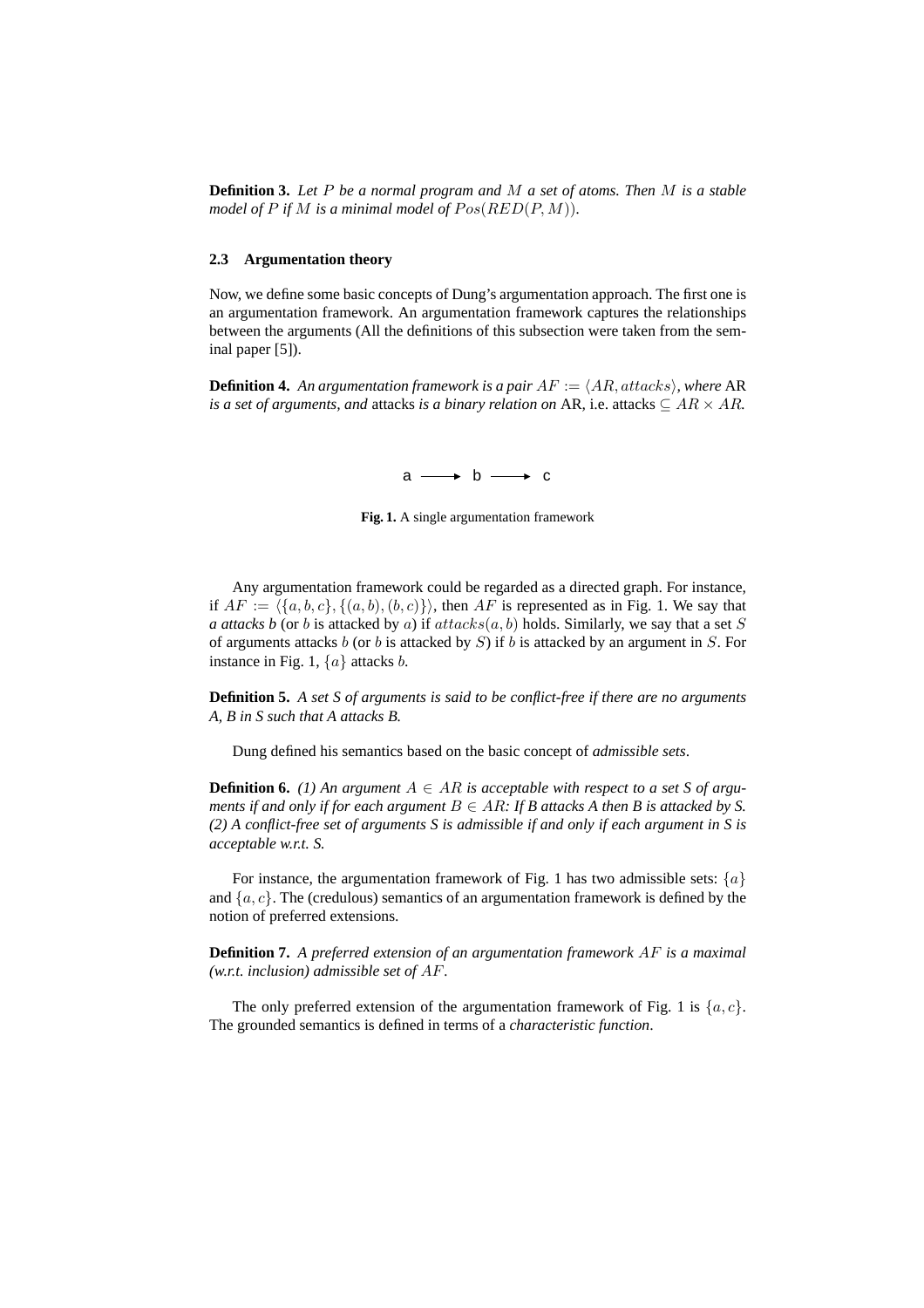**Definition 8.** The characteristic function, denoted by  $F_{AF}$ , of an argumentation frame*work*  $AF = \langle AR, attacks \rangle$  *is defined as follows:* 

 $F_{AF}: 2^{AR} \rightarrow 2^{AR}$  $F_{AF}(S) = \{A | A \text{ is acceptable w.r.t. } S \}$ 

**Definition 9.** *The grounded extension of an argumentation framework AF, denoted by*  $GE_{AF}$ *, is the least fixed point of*  $F_{AF}$ 

In order to illustrate the definition, let us consider the argumentation framework of Fig. 1. Then

$$
\begin{array}{ll} F^0_{AF}(\emptyset):= & \{a\}, \\ F^1_{AF}(F^0_{AF}(\emptyset)):= & \{a,c\}, \\ F^2_{AF}(F^1_{AF}(F^0_{AF}(\emptyset))):= \{a,c\}, \end{array}
$$

since  $F_{AF}^1(F_{AF}^0(\emptyset)) = F_{AF}^2(F_{AF}^1(F_{AF}^0(\emptyset)))$ , then  $GE_{AF} = \{a, c\}$ . Therefore the grounded extension of  $AF$  is  $\{a, c\}$ .

Dung [5] defined some important concepts *w.r.t.* the relationship between arguments when they are taking part of a sequence of attacks.

- **–** An argument B *indirectly attacks* A if there exists a finite sequence  $A_0, \ldots, A_{2n+1}$ such that 1)  $A = A_0$  and  $B = A_{2n+1}$ , and 2) for each  $i, 0 \le i \le 2n$ ,  $A_{i+1}$  attacks  $A_i$ .
- An argument B *indirectly defends* A if there exists a finite sequence  $A_0, \ldots, A_{2n}$ such that 1)  $A = A_0$  and  $B = A_{2n}$  and 2) for each i,  $0 \le i \le 2n$ ,  $A_{i+1}$  attacks  $A_i$ .
- **–** An argument B is said to be *controversial w.r.t.* A if B indirectly attacks A and indirectly defeats A.
- **–** An argument is *controversial* if it is controversial *w.r.t.* some argument A.

In [5], it was suggested a general method for generating metainterpreters in terms of logic programming for argumentation systems. This is the first approach which regards an argumentation framework as a logic program. This method is divided in two units: Argument Generation Unit (AGU), and Argument Processing Unit (APU). The AGU is basically the representation of the argumentation framework's attacks and the APU consists of two clauses:

(C1) 
$$
acc(X) \leftarrow \neg d(X)
$$
  
(C2)  $d(X) \leftarrow attack(Y, X), acc(Y)$ 

The first one  $(C1)$  suggests that the argument X is acceptable if it is not defeated and the second one (C2) suggests that an argument is defeated if it is attacked by an acceptable argument. Dung uses the predicate *defeat* instead of the predicate *d*. We will use the predicate  $d(X)$  for denoting that "X is a defeated argument".

**Definition 10.** *Given an argumentation framework*  $AF = \langle AR, attacks \rangle$ ,  $P_{AF}$  *denotes the logic program defined by*  $P_{AF} = APU + AGU$  *where*  $APU = \{C1, C2\}$ *and*

$$
AGU = \{attack(A, B) \leftarrow | (A, B) \in attacks\}
$$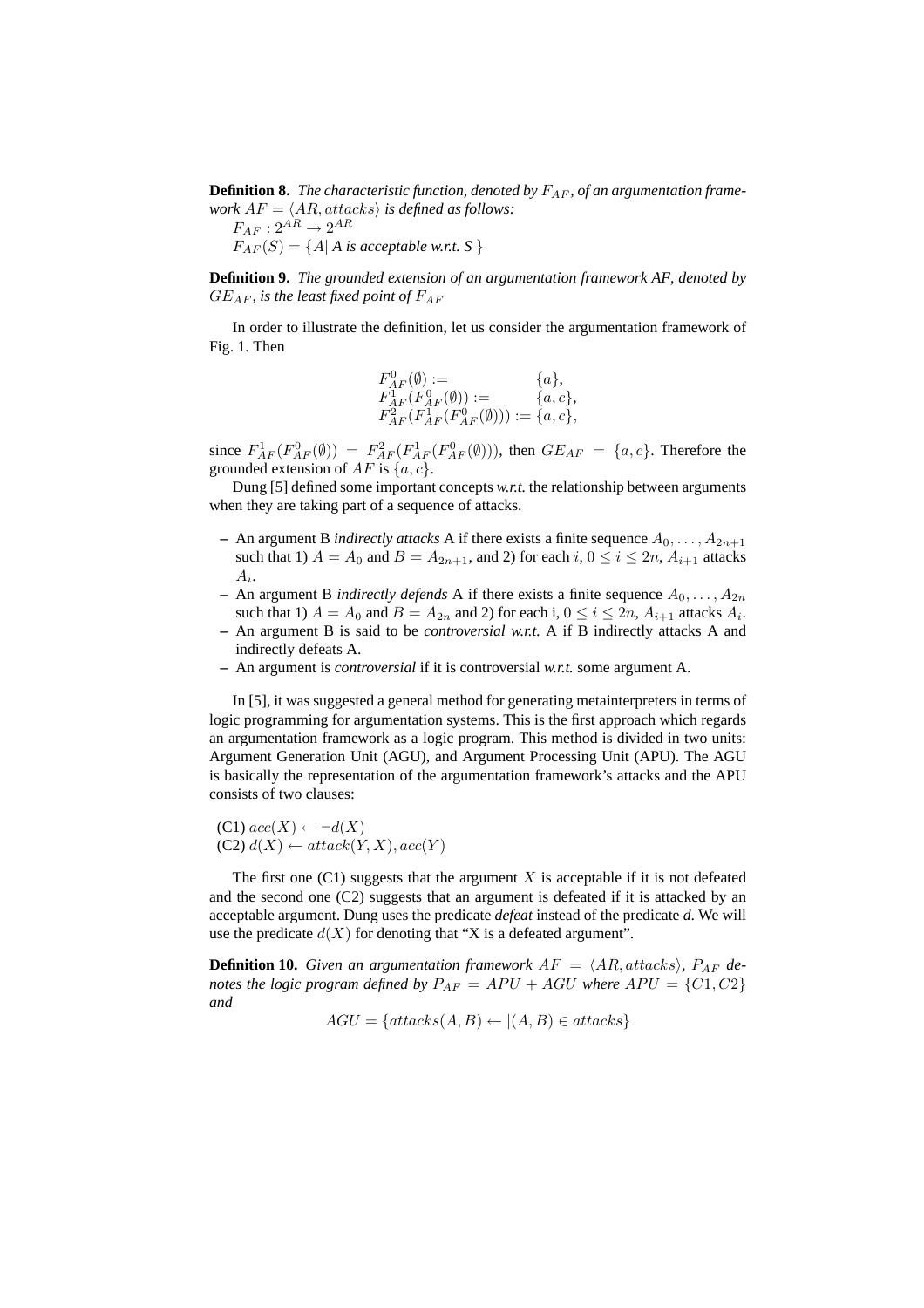For each extension E of  $AF$  (namely a set of arguments), m(E) is defined as follows:  $m(E) = AGU \cup \{acc(A) | A \in E\}$ 

$$
\bigcup \{d(B)|B \text{ is attacked by some } A \in E\}
$$

**Theorem 1.** *[5] Let AF be an argumentation framework and E be an extension of AF*<sup>3</sup> *. Then*

- *1. E* is a stable extension of AF if and only if  $m(E)$  is a stable model of of  $P_{AF}$
- 2. *E* is a grounded extension of AF if and only if  $m(E) \cup \{\neg d(A) | A \in E\}$  is the *well-founded model of*  $P_{AF}$

## **3 Suitable codifications**

We are interested in finding suitable translators that maps an argumentation framework into a logic programming in the same line as the metainterpreter proposed by Dung. To find suitable translators for argumentation theory based on logic programming is close related to find suitable codifications of an argumentation framework as logic program. This is because there is a strong relationship between the codification and the logic programming semantics which will be considered for characterizing the abstract argumentation semantics. For instance, Dung characterized the grounded semantics with *WFS* and the stable semantics with answer set models (see Theorem 1).

Now, what is a suitable codification for generating translators for argumentation theory? Based on the fact *the grounded semantics* and *the preferred semantics* are the main semantics for the argumentation community  $[13, 1]$ , one can impose that a suitable codification at least must be able to characterize these semantics. Moreover, since some authors have been pointed out that these semantics have some drawbacks [13, 4, 3], it is important that a suitable codification must allow to define extensions of these semantics.

Given an argumentation framework  $AF := \langle AR, attacks \rangle$  and a logic program P, we will say that  $P$  is a suitable codification of  $AF$  if and only if:

- 1. there is a logic programming semantics *SEM* such that *SEM(P)* characterizes the grounded semantics of AF and
- 2. there is a logic programming semantics *SEM* such that *SEM(P)* characterizes the preferred semantics.

It is worth mentioning that when we define a suitable codification we are defining a common point between two kinds of reasonings (skeptical and credulous). In fact, the only switch that it is required for developing a skeptical reasoning or a credulous redulus in a metainterpreters for argumentation theory is to change the logic programming semantics. Also, a suitable codification could be a useful tool for defining intermediate argumentation semantics between the grounded semantics and the preferred semantics. This means that it is possible to define an intermediate reasoning between the grounded semantics and the preferred semantics.

<sup>3</sup> Dung presented results *w.r.t.* another semantics, but we just cite the results *w.r.t.* stable extensions and grounded extensions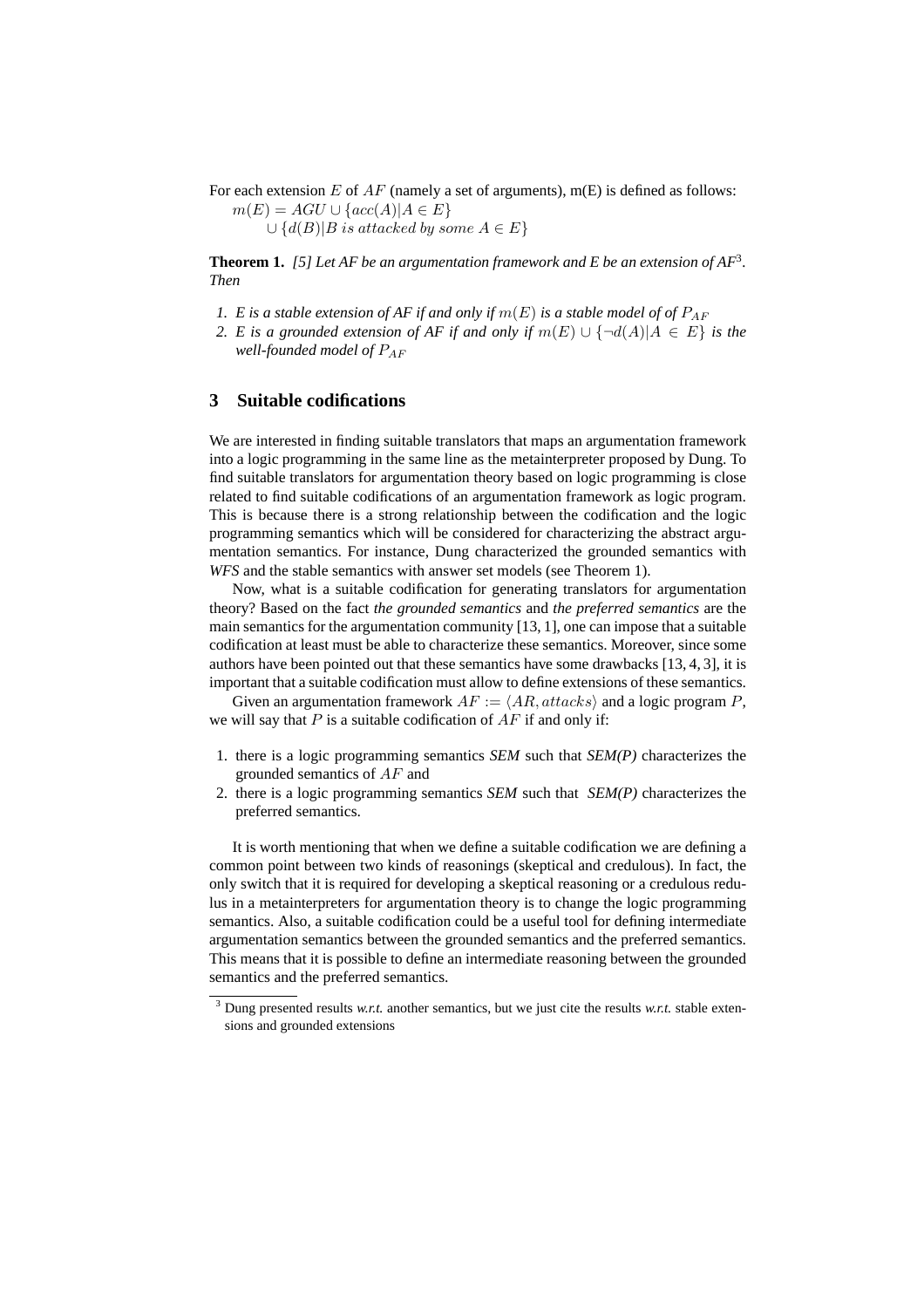The problem of characterizing abstract argumentation semantics does not only depend of the codification but also in the logic programming semantics. In fact, to find a suitable logic programming semantic is as important as to find a suitable codification for characterizing a particular abstract argumentation semantics.

By Theorem 1, we have already seen that by using  $P_{AF}$ , *WFS* is a suitable logic programming semantics for characterizing the grounded semantics. However,  $P_{AF}$  could not be considered as a suitable codification because there is not a well known logic programming semantics which could characterize the preferred semantics by using  $P_{AF}$ .

To the best of our knowledge, the only logic programming semantics that has proposed for characterizing the preferred semantic is based on minimal models [8]. In fact this approach was used for proposing an extension of the preferred semantics [9]. However, we have to accept that by using minimal models, we lose an important property of logic programming which is the use of negation by failure. For instance, let us consider the single argumentation framework  $AF := \langle \{a, b\}, \{ (a, b) \} \rangle$  and its codification in terms of normal program  $P_{AF}$  which is (the process for getting this codification will be described in the next section):

$$
d(b) \leftarrow \neg d(a). \ \ d(b) \leftarrow \top.
$$

The intended meaning of the first clause is that the argument *b* will be defeated if the argument *a* is not defeated and the last clause says that the argument *b* is defeated. It is clear the only minimal model of this program is  $\{d(b)\}\$  which means that the argument *b* is defeated. Therefore, by considering the complement of  $\{d(b)\}\$ , it is deduced the only preferred extension of  $AF$  which is  $\{a\}$ . A natural extension of the program  $P_{AF}$ for inferring directly the acceptable arguments is to consider the following two clauses:

$$
acc(a) \leftarrow \neg d(a). \ acc(b) \leftarrow \neg d(b).
$$

Now, if we consider the minimal models of the program:

$$
d(b) \leftarrow \neg d(a). \quad d(b) \leftarrow \top.
$$
  
acc(a) \leftarrow \neg d(a). \quad acc(b) \leftarrow \neg d(b).

we will get:  ${acc(a), d(b)}$  and  ${d(a), d(d)}$ . It quite obvious that the model  ${d(a), d(d)}$ is not a desire model since this is suggesting that the empty set is a preferred extension. However that is an error.

In the following sections, we will show that *pstable semantics* is able to characterize the preferred semantics by using the suitable codification which was presented in [8]. Moreover, this semantics is able to use *negation by failure* without being affected in the characterization of the preferred semantics.

## **4 Mapping from argumentation frameworks to normal programs**

In order to see an argumentation framework as a normal program, we start by defining a mapping from an argumentation framework to a normal logic program. In our mapping,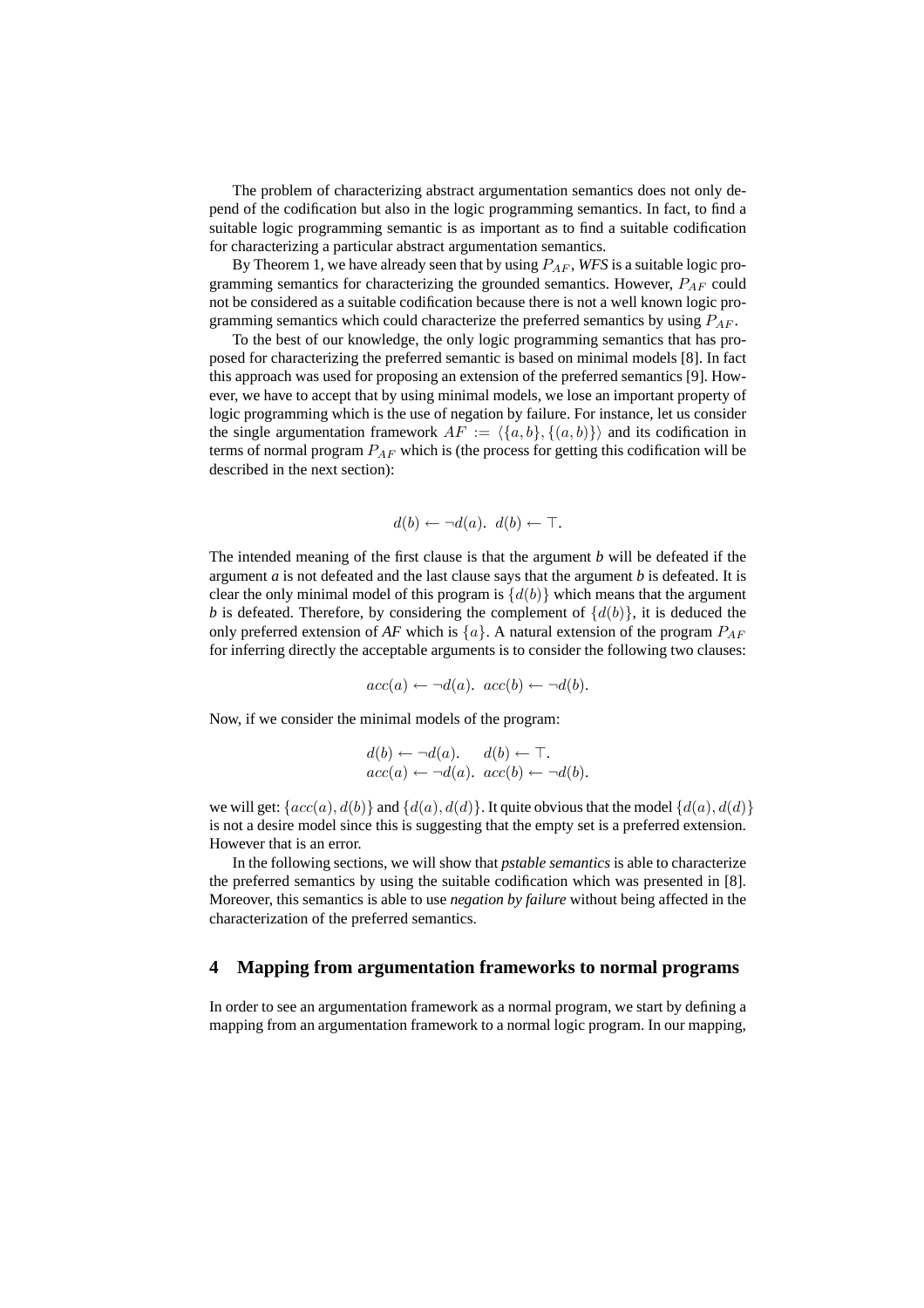we use the predicate  $d(X)$ , where the intended meaning of  $d(X)$  is "X is a defeated argument". Also we use the predicate  $acc(X)$ , where the intended meaning of  $acc(X)$ is "X is an acceptable argument". We will denote by  $D(A)$  the set of arguments that directly attacks the argument  $A<sup>4</sup>$ . First, we define a transformation function *w.r.t.* an argument.

**Definition 11.** *Let*  $AF := \langle AR, Attacks \rangle$  *be an argumentation framework and*  $A \in$ AR. We define the transformation function  $\Psi(A)$  as follows:

$$
\Psi(A) := (\bigcup_{B \in D(A)} d(A) \leftarrow \neg d(B)) \cup (\bigcup_{B \in D(A)} d(A) \leftarrow \bigwedge_{C \in D(B)} d(C))
$$

In the program  $\Psi(A)$ , we can identify two parts for each argument  $A \in AR$ :

- 1. The first part  $\left(\bigcup_{n=1}^{\infty} \mathbb{I}_{n}^n\right)$  $_{B\in D(A)}$   $d(A) \leftarrow \neg d(B)$ ) suggests that the argument A is defeated when one of its adversaries is not defeated.
- 2. The last part  $(\bigcup_{B \in D(A)} d(A) \leftarrow \bigwedge_{C \in D(B)} d(C))$  suggests that the argument A is defeated when all the arguments that defend<sup>5</sup>  $A$  are defeated.

The direct generalization of the transformation function  $\Psi$  to an argumentation framework is defined as follows:

**Definition 12.** Let  $AF := \langle AR, Attacks \rangle$  be an argumentation framework. We define *its associated normal program as follows:*

$$
\Psi_{AF} := \bigcup_{A \in AR} (\Psi(A) \cup acc(A) \leftarrow \neg d(A).
$$

*Example 1.* Let  $AF := \langle AR, \text{attack} \rangle$  be the argumentation framework of Fig. 1. We can see that  $D(a) = \{\}, D(b) = \{a\}$  and  $D(c) = \{b\}$ . Hence if we consider the normal clauses *w.r.t.* argument a, we obtain (in order to be syntactically clear we use uppercase letters as variables and lowercase letters as constants):

$$
(\bigcup_{B \in \{\}} d(a) \leftarrow \neg d(B)) \cup (\bigcup_{B \in \{\}} d(a) \leftarrow \bigwedge_{C \in D(B)} d(C)) = \emptyset \cup \emptyset = \emptyset
$$

It is quite obvious that since the argument a has no attackers in AF, then  $d(a) \notin$  $HEAD(\Psi_{AF})$  because a is directly an acceptable argument. Therefore any argument which is attacked by a will be directly a defeated argument *e.g.,* argument b. The normal clauses *w.r.t.* argument *b* are:

$$
(\bigcup_{B \in \{a\}} d(b) \leftarrow \neg d(B)) \cup (\bigcup_{B \in \{a\}} d(b) \leftarrow \bigwedge_{C \in D(B)} d(C)) =
$$
  

$$
(d(b) \leftarrow \neg d(a)) \cup (d(b) \leftarrow \bigwedge_{C \in D(a)} d(C)) = (d(b) \leftarrow \neg d(a)) \cup (d(b) \leftarrow \top)
$$

<sup>&</sup>lt;sup>4</sup> Given AF =  $\langle AR, Attacks \rangle$  and  $A \in AR$ .  $D(A) := \{B | (B, A) \in Attacks \}.$ 

<sup>&</sup>lt;sup>5</sup> We say that  $C$  defends  $A$  if  $B$  attacks  $A$  and  $C$  attacks  $B$ .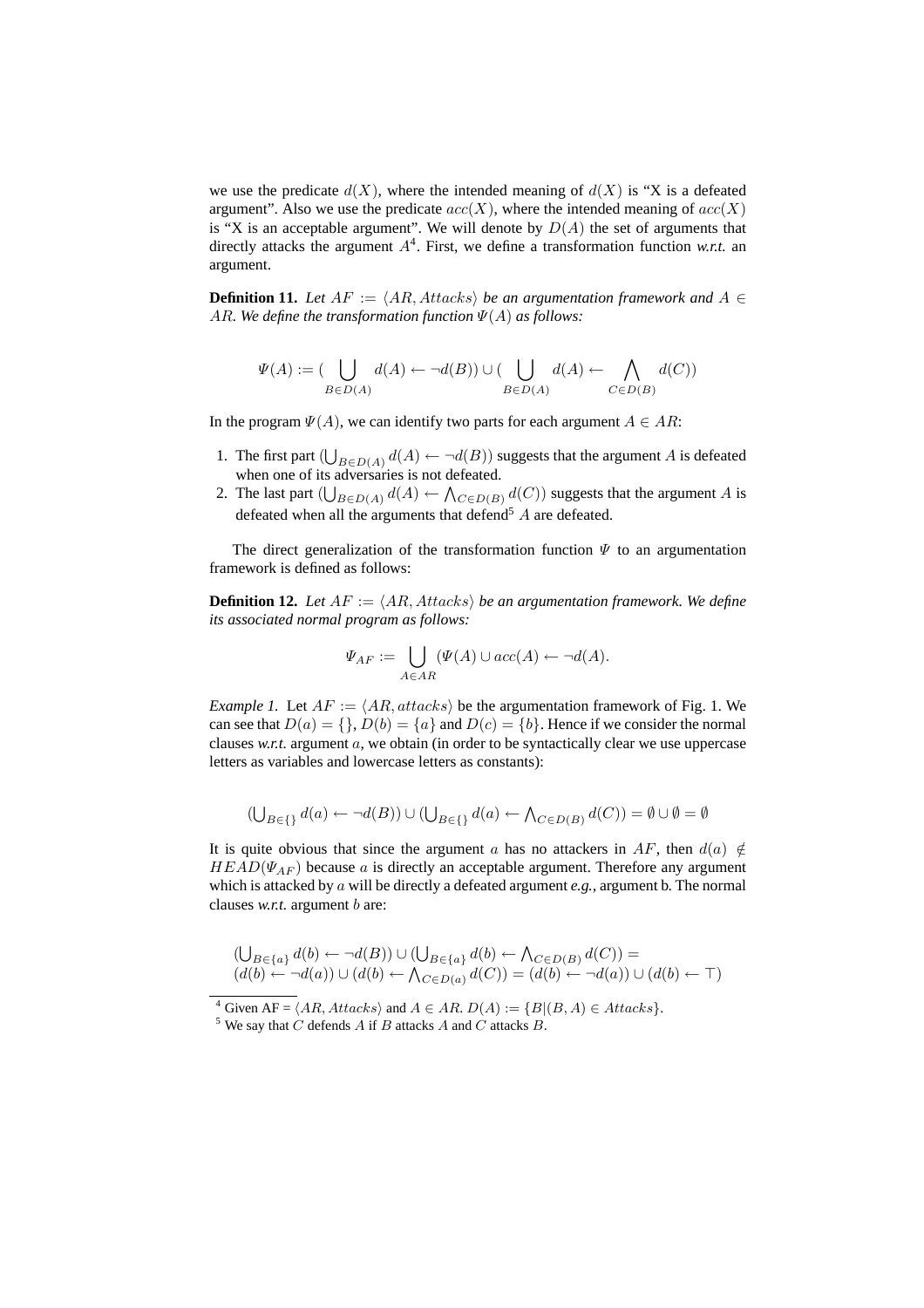It is important to remember that the conjunction of an empty set is the true value  $\top$ , then  $d(b) \leftarrow \bigwedge_{C \in D(a)} d(C) = d(b) \leftarrow \top$ . The clause  $d(b) \leftarrow \top$  suggests that the argument  $b$  is defeated. Now, the normal clauses  $w$ .r.t. argument  $c$  are

$$
(\bigcup_{B\in\{b\}}d(c)\leftarrow \neg d(B))\cup(\bigwedge_{B\in\{b\}}d(c)\leftarrow \bigwedge_{C\in D(B)}d(C))=(d(c)\leftarrow \neg d(b))\cup(d(c)\leftarrow d(a))
$$

Then,  $\Psi_{AF}$  is:

$$
d(b) \leftarrow \neg d(a). \quad d(b) \leftarrow \top. \quad d(c) \leftarrow \neg d(b). \quad d(c) \leftarrow d(a). acc(a) \leftarrow \neg d(a). \quad acc(b) \leftarrow \neg d(b). \quad acc(c) \leftarrow \neg d(c).
$$

In order to present our main results, we need the following definition. For each extension E of AF (namely a set of arguments),  $tr(E)$  is defined as follows:

 $tr(E) = \{acc(A) | A \in E\}$  $\cup \{d(B)|B \text{ is an argument and } B \notin E\}$ 

One important result of our work is the following.

**Theorem 2.** *Let* AF *be an argumentation framework and* E *a set of arguments. Then* E is a stable extension of  $AF$  *iff*  $tr(E)$  *is a stable model of*  $\Psi_{AF}$ *.* 

*Proof (sketch)*. Let P be  $\Psi_{AF}$  minus the positive rules of this translations. By the results by Dung, one can immediately see that E is a stable extensions of  $AF$  iff  $tr(E)$  is a stable model of P. Then one can verify that  $Pos(RED(P, M))$  and  $Pos(RED(\Psi_{AF}, M))$ have the same minimal models. The result is then immediate.

The main result of the paper is the following. Given an argumentation framework  $AF$ , then the preferred extensions of  $AF$  correspond exactly with the pstable models of  $\Psi_{AF}$ . More formally:

**Theorem 3.** *Let* AF *be an argumentation framework and* E *a set of arguments. Then* E is a preferred extension of  $AF$  *iff*  $tr(E)$  *is a pstable model of*  $\Psi_{AF}$ *.* 

*Proof* (sketch). Let  $tr1(E) = \{d(A) | A$  is an argument and  $A \notin E\}$ . Let P be  $\Psi_{AF}$ minus the *acc* rules of this translations. By the results by [8], one can immediately see that E is a stable extensions of AF iff  $tr1(E)$  is a minimal model of P. It is well known that every pstable model is a minimal model of normal program (see [11]). Considering the restricted syntax of this programs one can prove by contradiction that every minimal model is also a pstable model. As a consequence E is a stable extensions of  $AF$  iff  $tr1(E)$  is a pstable model of P. Finally, by the simple negation as failure property of pstable one can extend our final result from  $tr1$ , P to  $tr$ ,  $\Psi_{AF}$  respectively to obtain our desired result, namely that E is a preferred extension of AF iff  $tr(E)$  is a pstable model of  $\Psi_{AF}$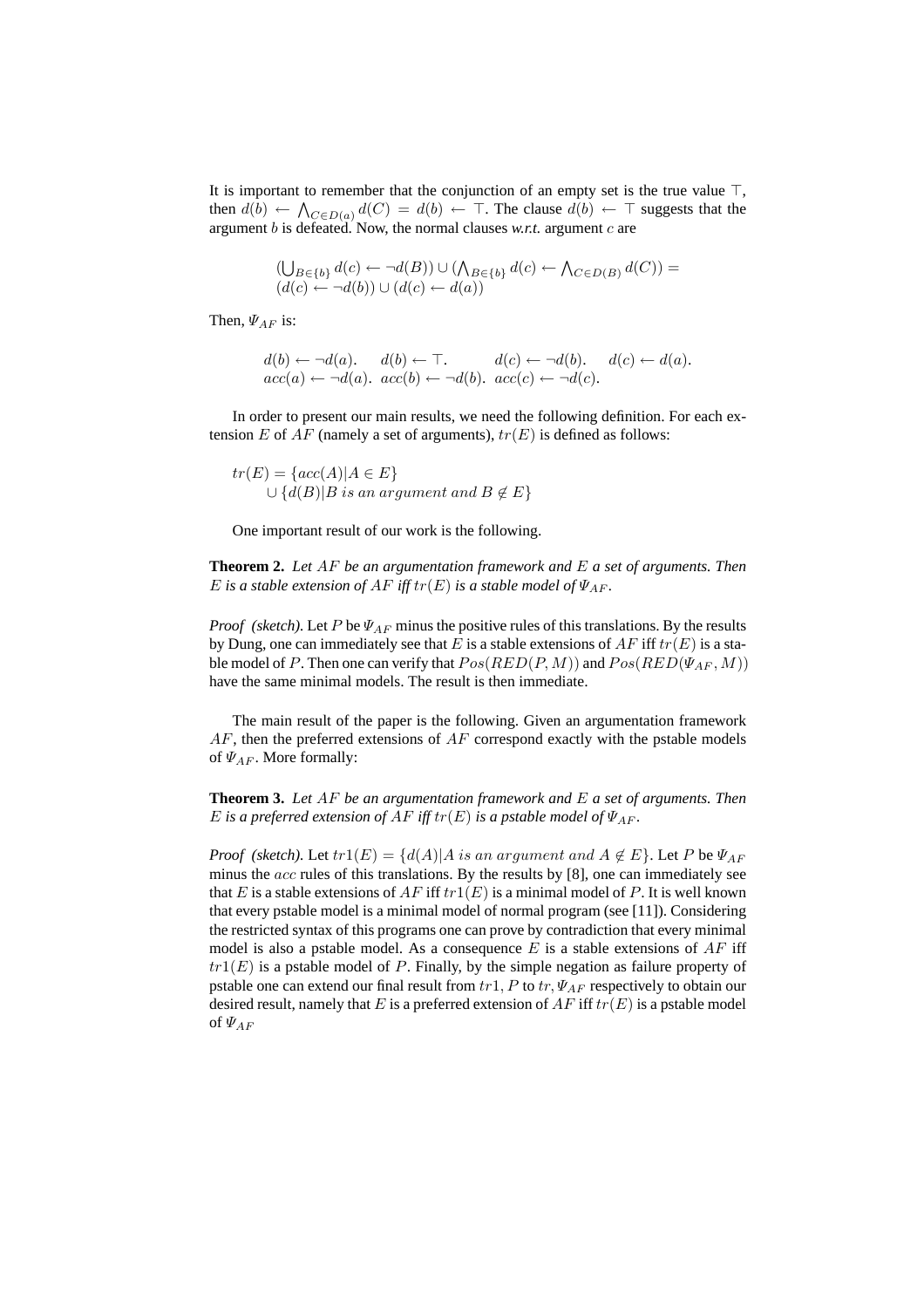## **5 Alternative Semantics**

It is well-known that the preferred semantics has some problems *w.r.t.* the treatment of cycles [13, 3]. The authors in [13] underline:

"In fact, this seems one of the main unsolved problems in argumentation-based semantics."

Thus, it is an open research issue to *find* an appropriate argumentation semantics which could treat cycles without being affected by the length of the cycles. Based on the fact that  $\Psi_{AF}$  and pstable models characterize the preferred semantics, we will present an extension of the preferred semantics. This semantics is based on an alternative codification of an argumentation framework as a logic program. In particular, we will identify the arguments which do not belong to a cycles of attacks. These arguments will be called *acyclic argument*.

**Definition 13.** *Let*  $AF := \langle AR, Attacks \rangle$  *be an argumentation framework and*  $A \in$ AR. A is an acyclic argument if there is not a sequence of attacks  $A_0, \ldots, A_n$  such that *1*)  $A = A_0$  and  $A = A_n$ , and 2) for each i,  $0 \le i \le n - 1$ ,  $A_{i+1}$  attacks  $A_i$ .

Essentially an acyclic argument is an argument which does not belong to a cycles of attacks of *AF*. By considering the concept of acyclic argument, it is defined a variation of the normal program  $\Psi(A)$  which makes a distinction between the arguments which are acyclic and which are not.

**Definition 14.** *Let*  $AF := \langle AR, Attacks \rangle$  *be an argumentation framework and*  $A \in$ AR. We define the transformation function  $\Phi(A)$  as follows:

 $I_f |D(A)| = 1$  *and A is an acyclic argument:* 

$$
\Phi(A) := (\bigcup_{B \in D(A)} d(A) \leftarrow \neg d(B))
$$

*otherwise*

$$
\Phi(A) := (\bigcup_{B \in D(A)} d(A) \leftarrow \neg d(B)) \cup (\bigcup_{B \in D(A)} d(A) \leftarrow \bigwedge_{C \in D(B)} d(C))
$$

Notice that when an argument is acyclic and it has just one attack, it is omitted the positive clause. The generalization of the transformation function  $\Phi$  to an argumentation framework is defined as follows:

**Definition 15.** Let  $AF := \langle AR, Attacks \rangle$  be an argumentation framework. We define *its associated normal program as follows:*

$$
\Phi_{AF} := \bigcup_{A \in AR} \Phi(A) \cup acc(A) \leftarrow \neg d(A).
$$

The extension of the preferred semantics will be defined as follows: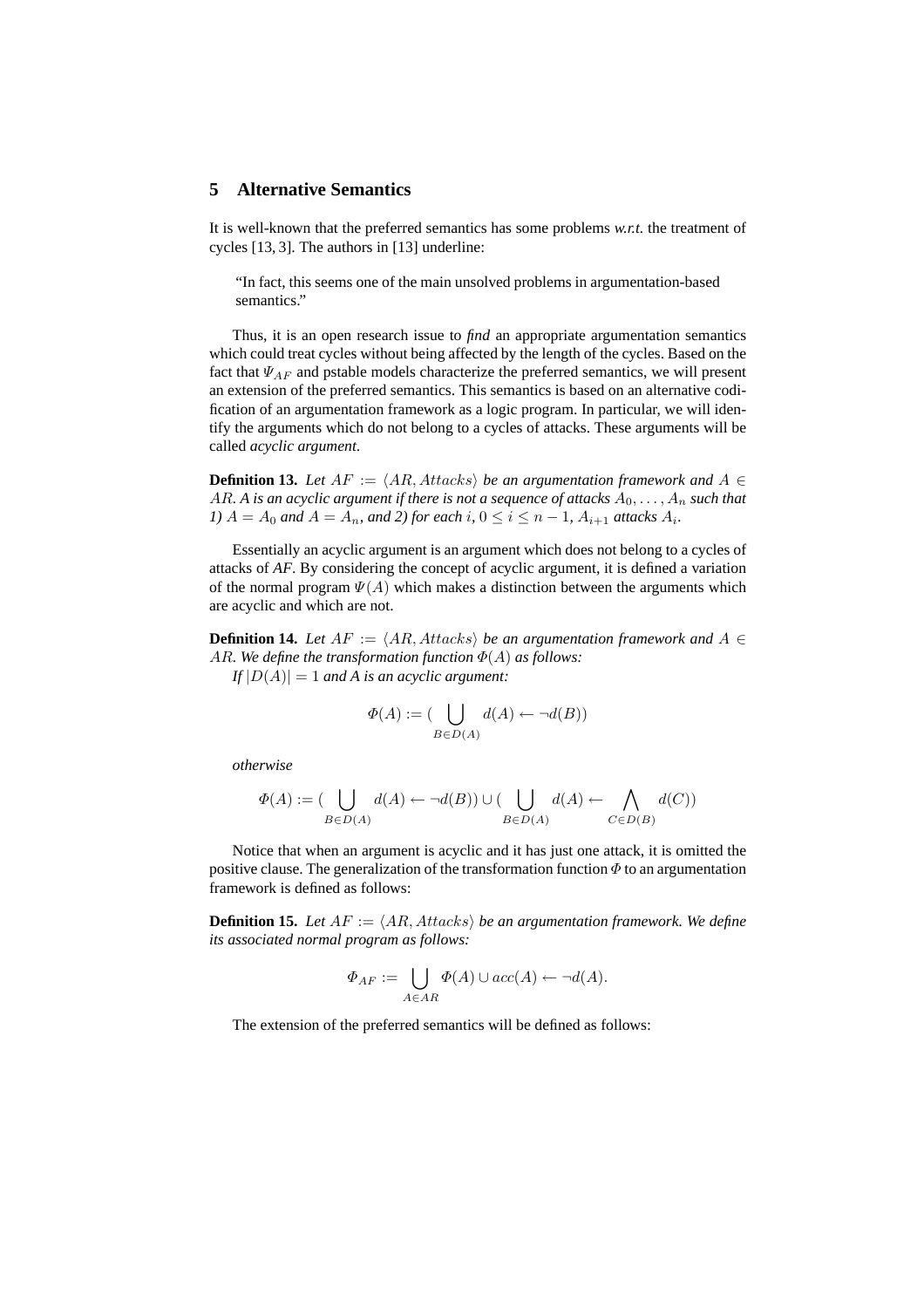**Definition 16.** *Let* AF *be an argumentation framework and* E *a set of arguments. Then* E *is an acyclic preferred extension of AF iff*  $tr(E)$  *is a pstable model of*  $\Phi_{AF}$ *.* 

In order to illustrate the acyclic preferred semantics, let us consider the following examples:

*Example 2.* Let  $AF := \langle AR, attacks \rangle$  be an argumentation framework, where  $AR :=$  $\{a, b, c, d, e\}$  and attacks :=  $\{(a, c), (c, b), (b, a), (a, d), (b, d), (c, d), (d, e)\}$  (see Fig. 2). AF is a widely discussed argumentation framework [13, 3]. The interesting point *w.r.t.* AF is that, intuitively, we can expect to get *e* as an accepted argument. However, none of the Dung's semantics could infer *e* as an accepted argument. The grounded extension is empty and the only preferred extension is empty. Let us consider the normal program  $\Phi_{AF}$  which is:

$$
\begin{array}{l} d(a) \leftarrow \neg d(b). \;\; d(a) \leftarrow d(c). \;\; acc(a) \leftarrow \neg d(a). \\ d(b) \leftarrow \neg d(c). \;\; d(b) \leftarrow d(a). \;\; acc(b) \leftarrow \neg d(b). \\ d(c) \leftarrow \neg d(a). \;\; d(c) \leftarrow d(b). \;\; acc(c) \leftarrow \neg d(c). \\ d(d) \leftarrow \neg d(a). \;\; d(d) \leftarrow d(b). \;\; acc(d) \leftarrow \neg d(d). \\ d(d) \leftarrow \neg d(b). \;\; d(d) \leftarrow d(c). \;\; acc(e) \leftarrow \neg d(e). \\ d(d) \leftarrow \neg d(c). \;\; d(d) \leftarrow d(a). \\ d(e) \leftarrow \neg d(d). \end{array}
$$

We can see that  $\Phi_{AF}$  has a pstable models which is  $\{d(a), d(b), d(c), d(d), acc(e)\}.$ This means that the argumentation framework *AF* has an *acyclic preferred extension* which is  $\{e\}$ .



**Fig. 2.** An argumentation framework with a three-length cycle.

In following example, it is presented another interesting argumentation framework where there is a controversial argument.

*Example 3.* Let  $AF := \langle AR, attacks \rangle$  be an argumentation framework, where AR :=  ${a, b}$  and attacks :=  ${(a, a), (a, b)}$  (see Fig. 3). We can observe that the argument *a* is a controversial argument. In this argumentation framework, we can expect to infer the argument  $b$  as an acceptable argument, since the only argument that attacks  $b$  is  $a$ , but this argument is self defeated. Notice that the only preferred extension of  $AF$  is the empty set.

In this case the program  $\Phi_{AF}$  is: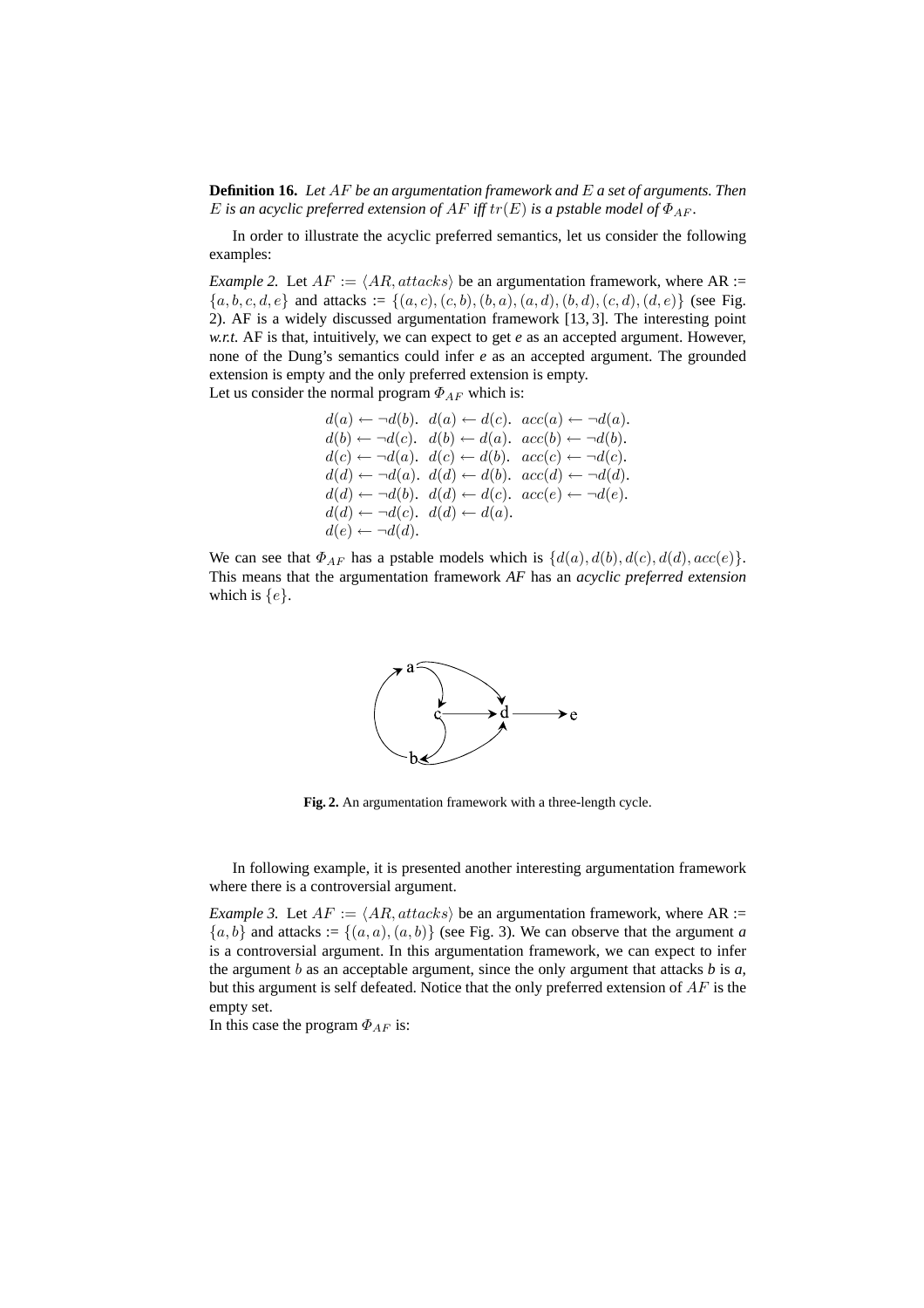

**Fig. 3.** An argumentation framework with a self defeated argument.

$$
d(a) \leftarrow \neg d(a). \quad acc(a) \leftarrow \neg d(a). d(a) \leftarrow d(a). \quad acc(b) \leftarrow \neg d(b). d(b) \leftarrow \neg d(a).
$$

The only pstable models of this program  $\Phi_{AF}$  is  $\{acc(b), d(b)\}$ . This means that the acyclic preferred extension of the argumentation framework  $AF$  is  $\{b\}$ .

## **6 Conclusiones**

Given an argumentation framework  $AF$ , we present a normal program  $\Psi_{AF}$ , such that the preferred extensions of  $AF$  correspond exactly with the pstable models of  $\Psi_{AF}$ . Our result is relevant for al least two reasons. First, it shows a very close relation between two well known NMR approaches. Second, it gives as a mechanism to compute preferred extensions since it exists already an implementation of the pstable semantics. We also presented an alternative argumentation semantics to deal with some problems reported about the preferred argumentation semantics. We only present some interesting examples and this is an open problem, namely how does behave our alternative semantics?

### **Acknowledgement**

J.C. Nieves thanks to CONACyT for his PhD Grant. J.C. Nieves was partially supported by the grant FP6-IST-002307 (ASPIC). The views expressed in this paper are not necessarily those of ASPIC consortium.

## **References**

- 1. ASPIC:Project. *Deliverable D2.2:Formal semantics for inference and decision-making*. Argumentation Service Plarform with Integrated Components, 2005.
- 2. C. Baral. *Knowledge Representation, Reasoning and Declarative Problem Solving*. Cambridge University Press, Cambridge, 2003.
- 3. P. Baroni, M. Giacomin, and G. Guida. SCC-recursiveness: a general schema for argumentation semantics. *Artificial Intelligence*, 168:162–210, October 2005.
- 4. M. Caminada. Contamination in formal argumentation systems. In *BNAIC 2005 Proceedings of the Seventeenth Belgium-Netherlands Conference on Artificial Intelligence, Brussels, Belgium, October 17-18*, pages 59–65, 2005.